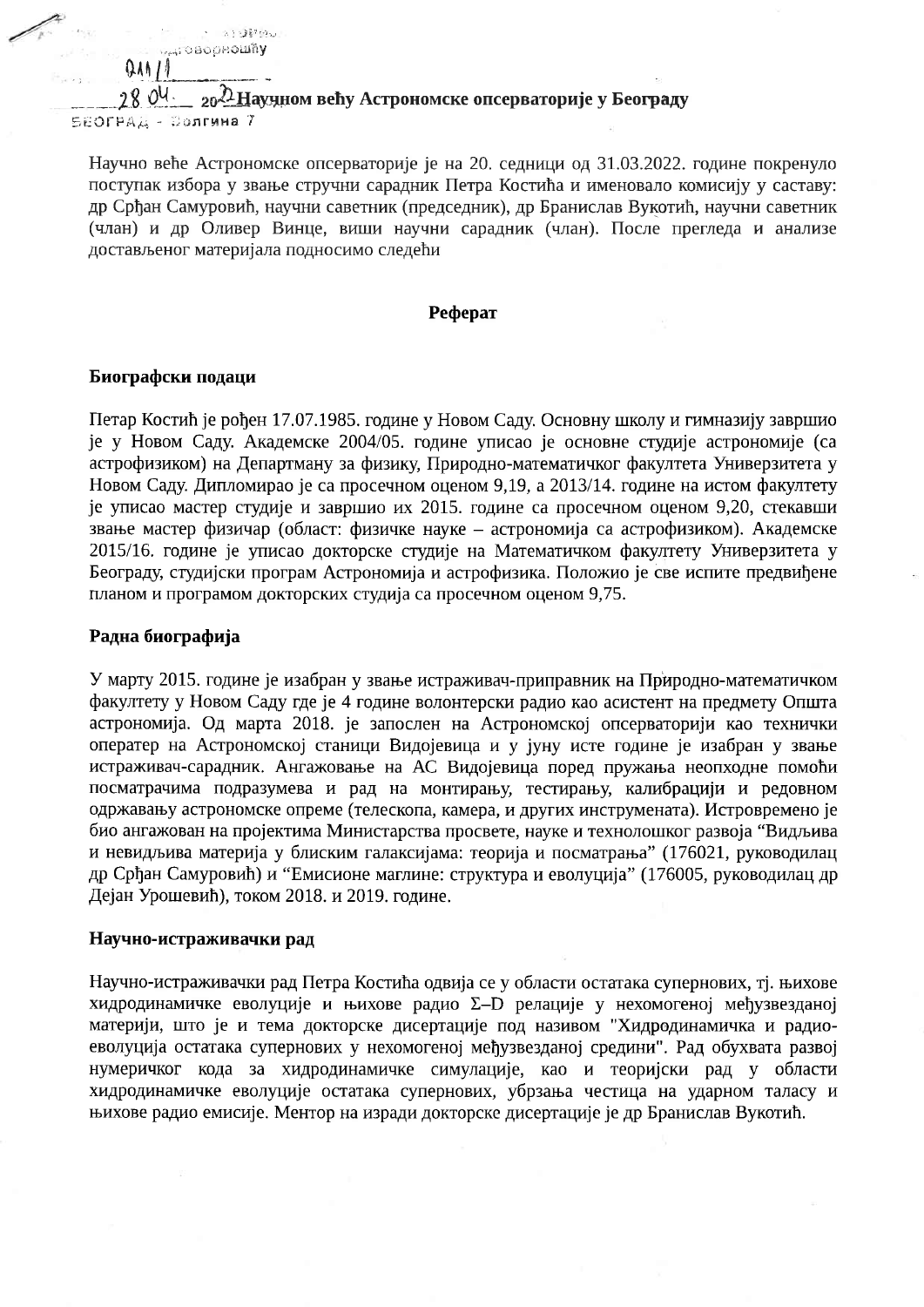# Публикације

## Радови објављени у врхунским међународним часописима (M21):

1. Kostić, P., Vukotić, B., Urošević, D., Arbutina, B., Prodanović, T., 2016: "Interstellar medium structure and the slope of the radio  $\Sigma$ –D relation of supernova remnants", Mon. Not. R. Astron. Soc., 461, 1421-1430.

à,

## Радови објављени у међународним часописима (M23):

- 1. Kostić, P., 2019: "A new numerical code for hydrodynamical 3D simulations of supernova remnants", Serbian Astronomical Journal, 199, 65-82.
- 2. Kostić, P., Knežević, S., Vukotić, B., 2019: "Hydrodynamics of supernova remnants: interaction with interstellar medium", Observing techniques, instrumentation and science for metre-class telescopes II, Tatranská Lomnica, Slovakia, September 24-28, 2018, Contrib. Astron. Obs. Skalnate Pleso, 49, 377-379.
- 3. Kostić, P., Vince, O., Samurović, S., Vudragović, A., 2019: "Current status of the Milanković telescope", Observing techniques, instrumentation and science for metre-class telescopes II, Tatranská Lomnica, Slovakia, September 24-28, 2018, Contrib. Astron. Obs. Skalnate Pleso, 49, 148-150.

## Саопштења са међународног скупа штампана у изводу (М34):

- 1. Kostić, P., 2019: "3D hydrodynamical simulation of the clumpy supernova ejecta", Anisotropies in core-collapse supernova explosions, Palermo, Italy, October 2I-23, 2019
- 2. Kostić, P., Vukotić, B., 2019: "Hydrodynamical simulations of supernova remnant in fractal interstellar medium: morphology of the shock-wave", Supernova Remnants II: An Odyssey in Space after Stellar death, Chania, Grece, June 3-8, 2019, Abstract book, p. 71.
- 3. Kostić, P., Vudragović, A., Vukotić, B., 2019: "Test observations of galactic supernova remnant G67.7+L.8 with 1.4m telescope Milankovic at Astronomical Station Vidojevica, Serbia", Supernova Remnants II: An Odyssey in Space after Stellar death, Chania, Grece, June 3-8, 2019, Abstract book, p.29.
- 4. Kostić, P., 2013: "Analysis of galactic chemical evolution model compatible with measurements of interstellar deuterium abundance", Future Science with Metre-Class Telescopes, Belgrade, Serbia, September 18-21, 2012 (Eds. S. Samurović, B. Vukotić, M. Mićić), Publ. Astron. Obs. Belgrade, 92, 179-180.

## Саопштења са скупа националног значаја штампана у изводу (М64):

1. Arbutina B., Vučetić, M. M., Kostić, P., 2020: "Observations of selected standard stars in narrow-band filters from the AS Vidojevica", XIX Serbian Astronomical Conference, Belgrade, Serbia, October 13-17, 2020